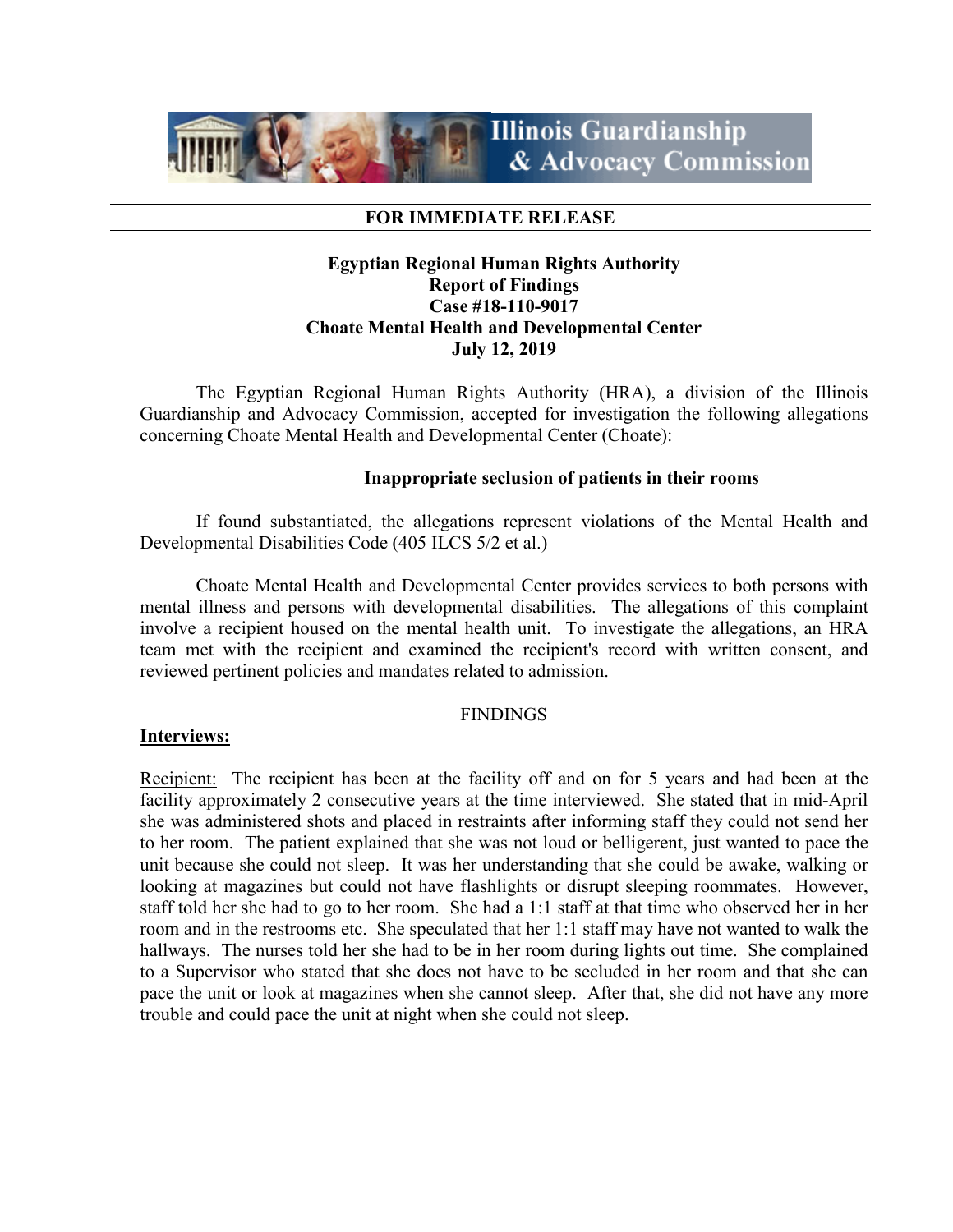## **Chart Review:**

Notes in the chart from late March/early April documented that the recipient complained she could not sleep well at night because of her peers on the unit and back pain that was making her restless. She had agitation/anxiety and requested and received PRN (as needed) medication of Ativan and Chlorpromazine. She was placed on 1:1 supervision in early April for suicidal ideation. She began refusing medication on April  $13<sup>th</sup>$ . A behavior note on  $4/15/18$  at 12:15 a.m. documented that just prior to midnight, the recipient stated *"I want to pace, It's against the rules to seclude me. I will call OIG in the morning. I'm tired of these [expletive] rules. That stupid [expletive] thinks its funny to spit on people. I'll kick her ass. Midnight shift better get used to me breaking the rules. I'm not taking my meds this is the new [name]."* The mental health technician (MHT) documented that the recipient made these statements and began to pace. The MHT tried to redirect the recipient "due to unit guidelines" but the recipient became upset and loud and made threatening comments towards a peer as she walked by her dorm room. The recipient yelled "you can't control me, I'm not a dog. Well, I am a dog but not a very good dog." The MHT documented that the recipient was *"noncompliant with unit guidelines, loud, disruptive, agitated, non-redirectable, threatening physical aggression."* The MHT notified the nurse, a physical hold was administered at 11:50 p.m. followed by emergency medication at 11:55 pm. A Nursing note at 5:00 a.m. stated that the recipient had been resting in bed with eyes closed and there were no reports of threats or attempt to self-harm. At 9:30 a.m. on 4/16/18 a debriefing was attempted but the recipient refused and called the psychiatrist names. A behavior note on 4/16/18 at 9:05 p.m. documented that the recipient was restricted to one end of the unit at 7:48 p.m. because she made threats to kill a peer. At the time of this note it was documented that the recipient continued to yell, make threats, posture and verbal redirection was unsuccessful. An order for emergency medication was received and Chlorpromazine, Ativan and Diphenhydramine was administered. A nursing note at 10 p.m. documented continuous threats being made to peers and staff. At 10:30 p.m. it was documented that the recipient continued to threaten to kill a female peer, attempted to break into another peer's room and attempted to hit staff with a chair. She also threatened to kill a female peer or herself if not placed in restraints. The recipient told the nurse *"put me in restraints or I'm going to kill that [expletive] and you can't stop me or kill myself. You people are idiots and unreasonable."* Assistance was called she was placed in a physical hold and then placed in restraints at 10:30 p.m. The physician was notified and ordered emergency medication which was administered. A restriction of rights form was given at 10:40 p.m. A nursing note on  $4/17/18$  at 5:00 a.m. documented that the restraint episode lasted until 12:30 a.m. when the recipient met release criteria.

The HRA reviewed Emergency Medication Progress Notes, Order for Restraint and Restriction of Rights forms for both instances on 4/15/18 and 4/16/18. The forms corroborated what the case notes had stated. 15-minute checks from the 1:1 staff documented the recipient was "pacing hall yelling at staff" at  $11:30$  p.m. on  $4/15/18$ . The note at  $12:00$  a.m. on  $4/16/18$  stated the recipient was "pacing refusing to sit" but it did not say if pacing was in the room or on in the hall. This continued until 2:00 a.m. when the recipient was "in bed awake quiet." Around 2:30 a.m. the recipient appeared to be sleeping until 7:15 a.m. when she refused medication and breakfast. A note at 8:30 a.m. stated she was "laying on bed going over the issue of not being able to pace last night" [with her 1:1 staff]. It was documented that the recipient refused debriefing of the episode the next morning with the social worker, psychiatrist and staff stating,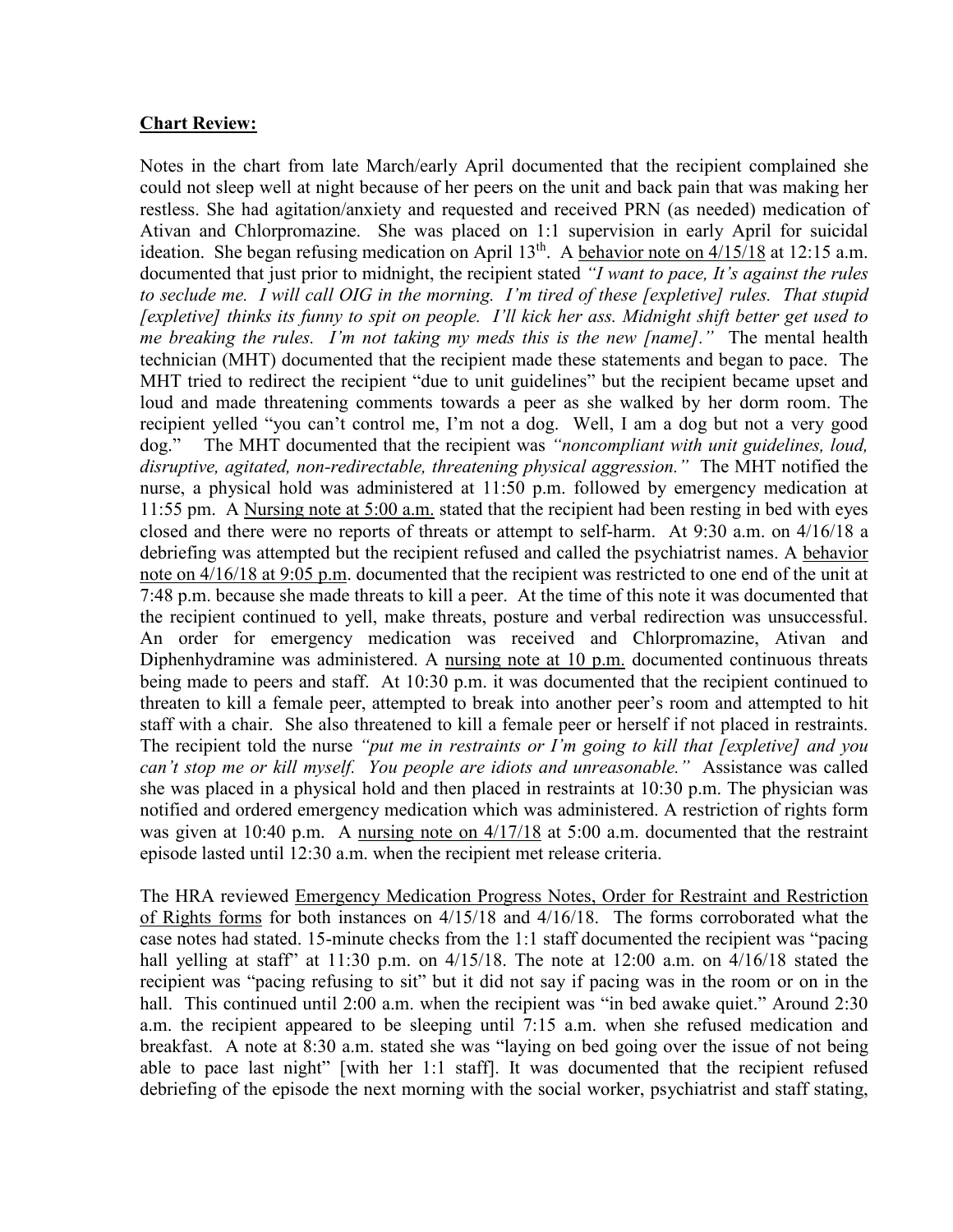"I have nothing to say to you." The HRA also reviewed a "7-day Restriction of Rights Flow Sheet" which stated the recipient was restricted to the East end of the unit for 7 days. Meals and medications to be given on the unit. The reasons listed for the restriction were verbal aggression, threatening psychiatrist, interfering with psychiatrist completing job duties, being disruptive and refusing medication. Daily reviews of the restriction documented that the recipient continued to have behaviors and made threats 5 days but the restriction to the East end of the unit was removed on day 4. On day 7 it was noted that the recipient was a "continued elevated risk but taking medications now."

## **Policy Review:**

The Unit Guideline/Patient Handbook outlines unit information including rights, expectations and the grievance process. The unit expectations section states *"Please be respectful and courteous. Everyone is in varying stages of recovery. If someone is bothering you, please talk to the staff about what you can do…It is expected that you will be up and dressed by 7:00 a.m. Programming is made available seven (7) days per week; routine participation in programming is expected, and participation in programming is viewed as a vital component of your recovery. It is expected that everyone will be out of bed between 7:00 a.m. and 5:00 p.m. daily, unless one's clinical condition warrants otherwise (e.g., a medical condition that would require bed rest per doctor's order) …You are asked to retire to your room at 10:30 p.m. Sunday through Thursday and by 12:00 Midnight on Fridays, Saturdays and evenings preceding holidays…Televisions may be viewed only during these non-programming hours Monday through Friday: 6:00 a.m.-7:30 a.m., 2:15 p.m.-3:00 p.m., and 5:00 p.m. - lights out 10:30 p.m. Sunday –Thursday and 12:00 a.m. Friday, Saturday and evenings preceding holidays."* 

### **STATUTES**

The Mental Health and Developmental Disabilities Code (405 ILCS 5/2-102) guarantees the right to *"adequate and humane care and services in the least restrictive environment, pursuant to an individual services plan. The Plan shall be formulated and periodically reviewed with the participation of the recipient to the extent feasible and the recipient's guardian, the recipient's substitute decision maker, if any, or any other individual designated in writing by the recipient."*

The Code (405 ILCS 5/2-109) states *"a) Seclusion may be used only as a therapeutic measure to prevent a recipient from causing physical harm to himself or physical abuse to others. In no event shall seclusion be utilized to punish or discipline a recipient, nor is seclusion to be used as a convenience for the staff. Seclusion shall be employed only upon the written order of a physician, clinical psychologist, clinical social worker, clinical professional counselor, or registered nurse with supervisory responsibilities…"*

#### **CONCLUSION**

The complaint alleged inappropriate seclusion of patients in dorm rooms. Prior to the date of the alleged incident, the recipient had been complaining about peers and back pain making her restless and unable to sleep. A behavior note from the recipient's 1:1 staff on 4/15/18 documented that the recipient was complaining and yelling because she wanted to pace